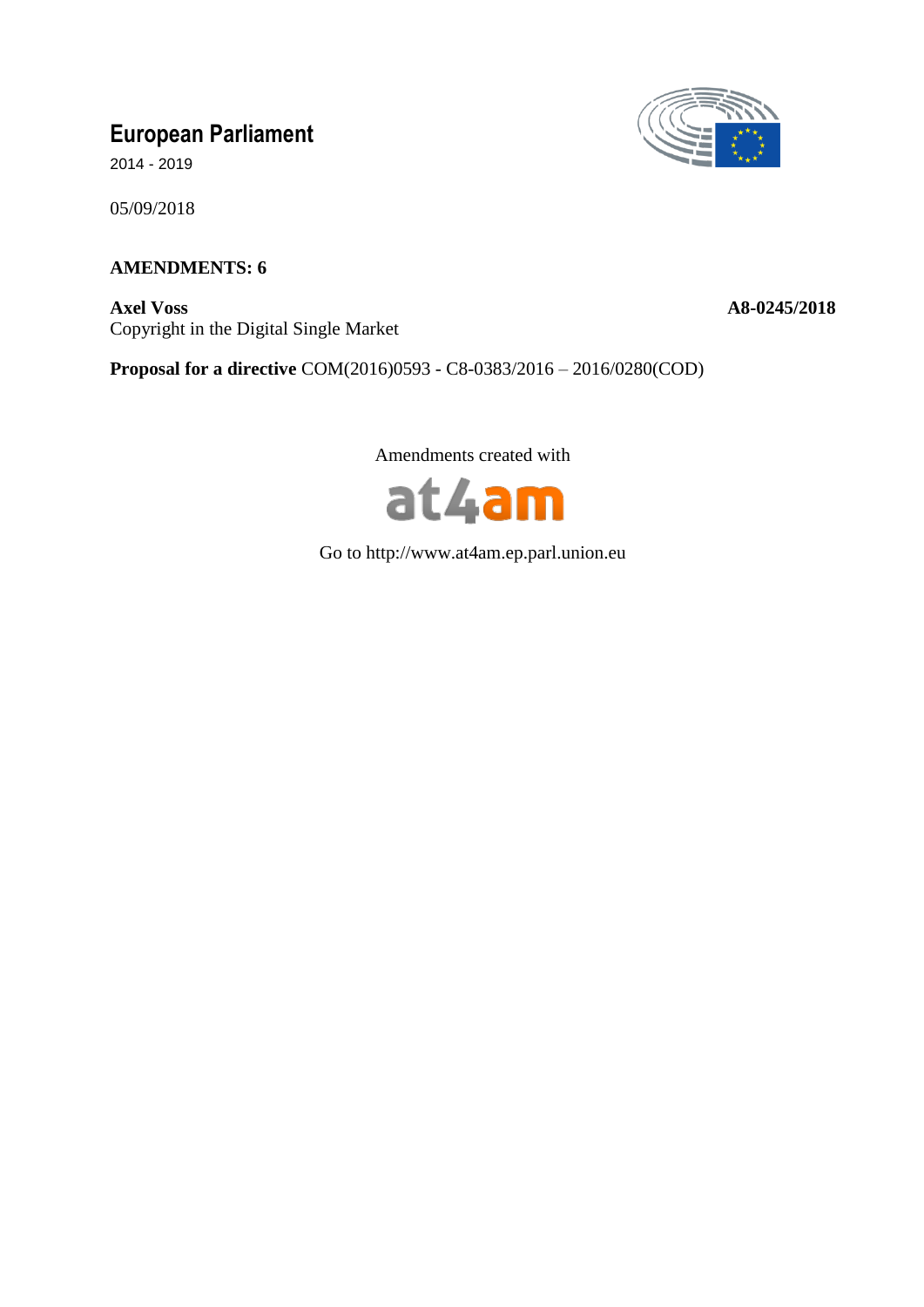# **Amendments per language:**

*EN: 6*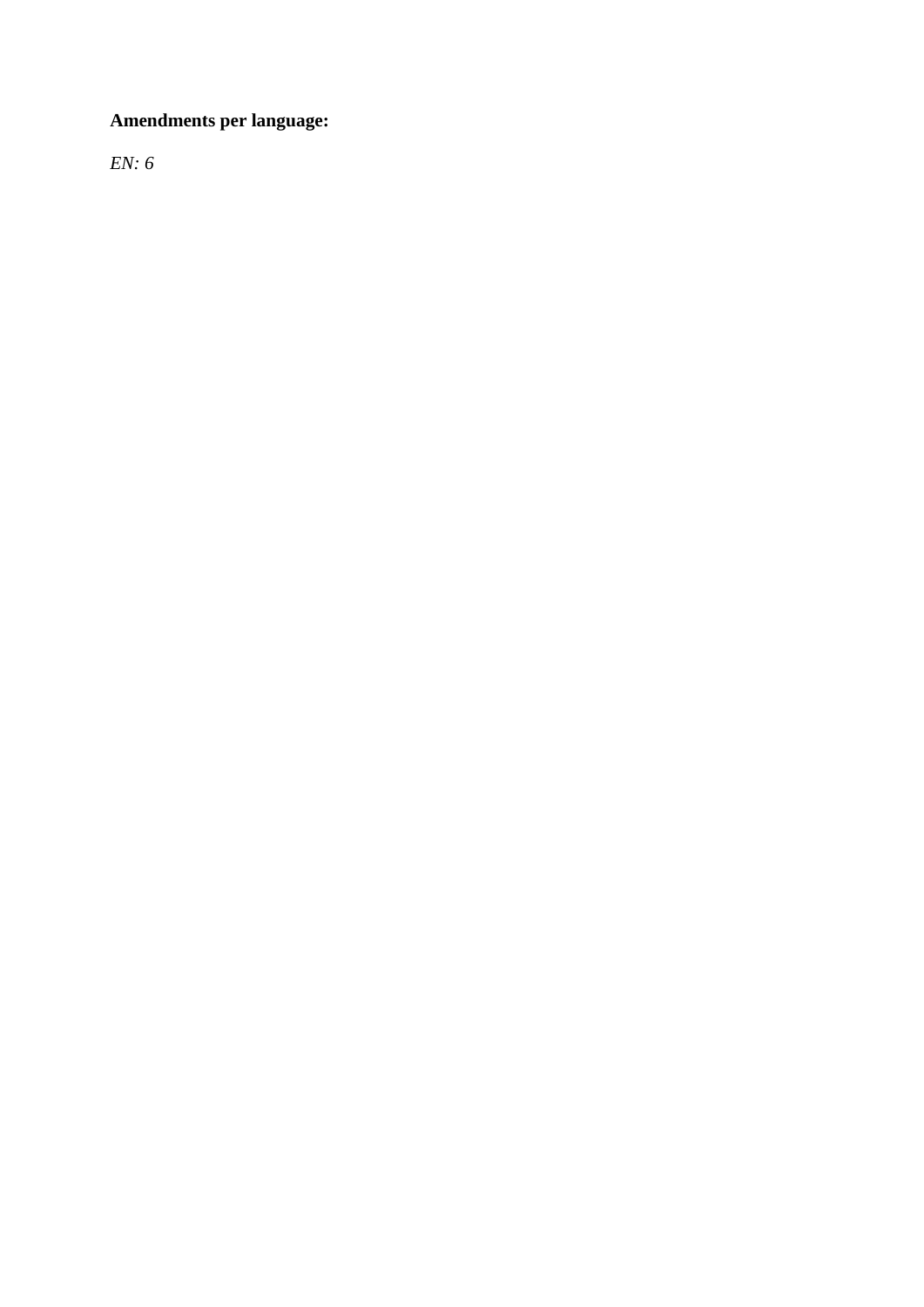# **Amendment 1 Tiemo Wölken, Catherine Stihler, Josef Weidenholzer**

**Report A8-0245/2018 Axel Voss** Copyright in the Digital Single Market COM(2016)0593 – C8-0383/2016 – 2016/0280(COD)

# **Proposal for a directive Recital 38 – paragraph 1 a (new)**

*Text proposed by the Commission Amendment*

*In accordance with article 11 paragraph 2 the responsibility of information society service providers pursuant to Article 13 does not extend to acts of hyperlinking with respect to press publications.*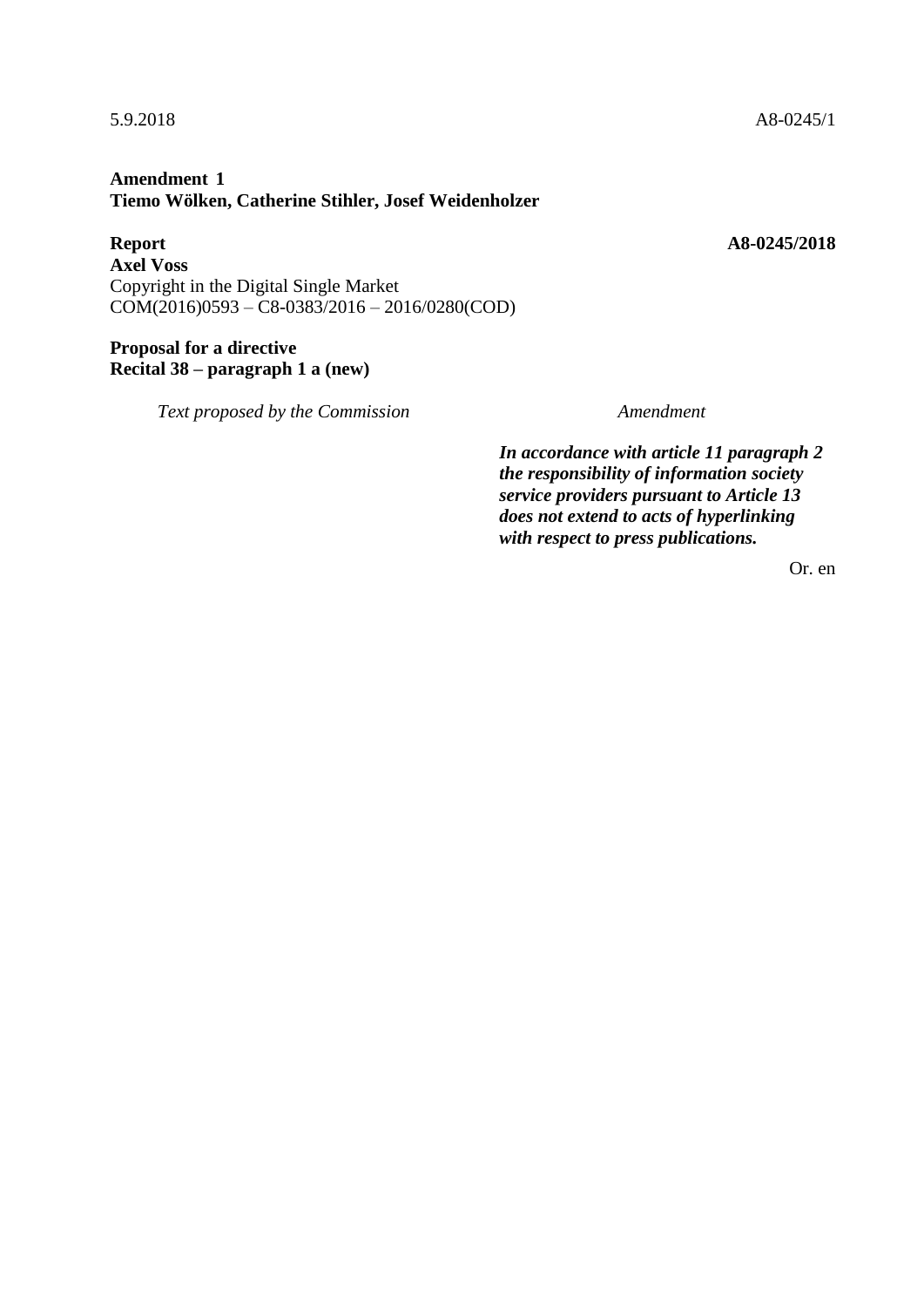### **Amendment 2 Tiemo Wölken, Josef Weidenholzer, Catherine Stihler**

**Report A8-0245/2018 Axel Voss** Copyright in the Digital Single Market COM(2016)0593 – C8-0383/2016 – 2016/0280(COD)

### **Proposal for a directive Article 13 – paragraph 1**

### *Text proposed by the Commission Amendment*

1. Information society service providers that store and provide to the public access to large amounts of works *or* other subject-matter uploaded by their users *shall, in cooperation with rightholders, take measures to ensure the functioning of* agreements *concluded* with rightholders for *the use* of their *works or other subject-matter or to prevent the availability on their services of* works *or other subject-matter identified by* rightholders through *the cooperation with* the service providers. *Those measures, such as the use of effective content recognition technologies, shall be appropriate and proportionate. The service providers shall provide rightholders with adequate information on the functioning and the deployment of the measures, as well as, when relevant, adequate reporting on the recognition and use of the works and other subject-matter.*

1. Information society service providers that store and provide to the public access to large amounts of *protected* works *and* other subject-matter uploaded by their users *which the service providers organise and promote for profit-making purposes shall:*

*(a) Be obliged to enter into licensing* agreements with *requesting* rightholders for *uses* of their *protected* works *that conflict with the normal exploitation thereof.*

*(b) Provide requesting* rightholders *all information about user uploaded content made publicly accessible on the service* through *dedicated automated communication channels, so that the rightholders can inspect the uploaded content and, using the same channels,*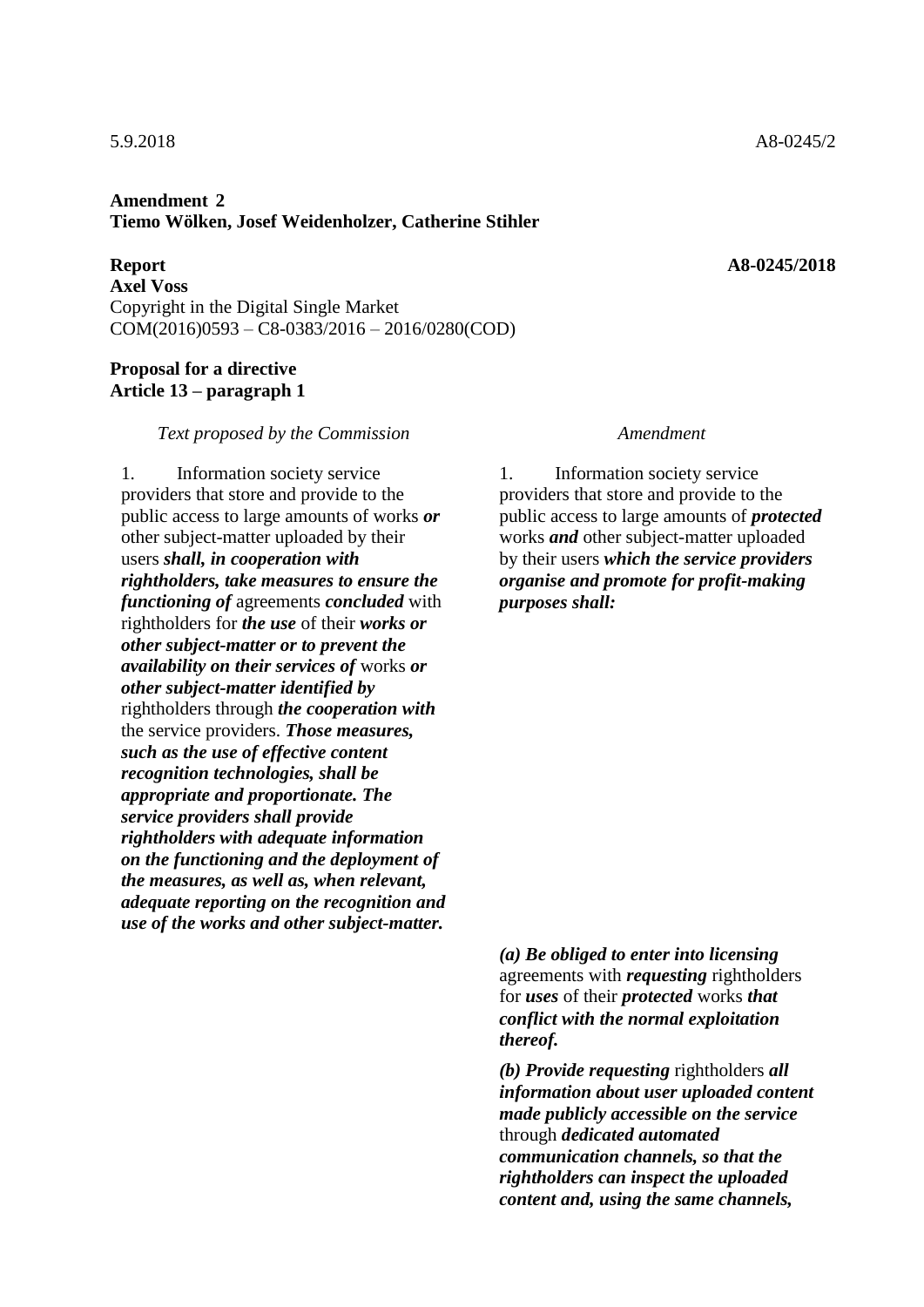*directly claim recognised copyrighted works and request removal or de-listing as per paragraph 3.*

*The costs arising from the inspection are to be beard by* the service providers.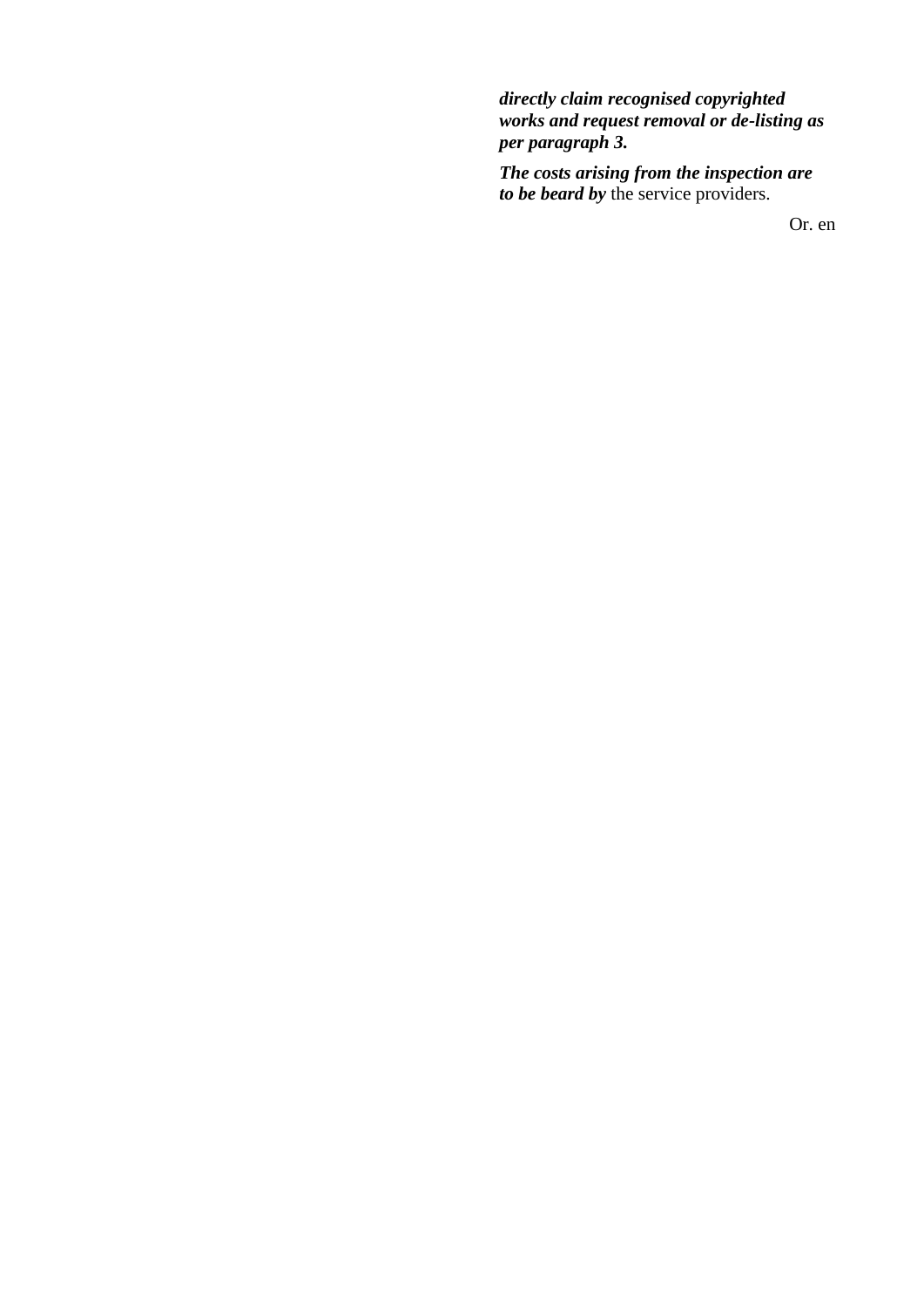### **Amendment 3 Tiemo Wölken, Catherine Stihler, Josef Weidenholzer**

**Report A8-0245/2018 Axel Voss** Copyright in the Digital Single Market COM(2016)0593 – C8-0383/2016 – 2016/0280(COD)

### **Proposal for a directive Article 13 – paragraph 2**

*Text proposed by the Commission Amendment*

2. Member States shall *ensure that* the service *providers referred to in paragraph 1 put in place complaints and redress mechanisms that are* available to *users in case of disputes over the application of the measures referred to in* paragraph *1*.

2. Member States shall *provide for an exception or limitation to Art 2 and 3 of directive2001/29/EC for works uploaded by the users if these users do not act for commercial purposes and are not the rightholder or his representative. In this case of the absence of an agreement with a rightholder revenue generated from the availability of the work on* the service *after it has been made* available *shall be awarded* to *the confirmed rightholder through a licensing agreement with the respective collecting society representing that type of authors. Article 13* paragraph *2 sentence 1 does not apply, if the uploaded work is the original unmodified and unabridged version of the work*.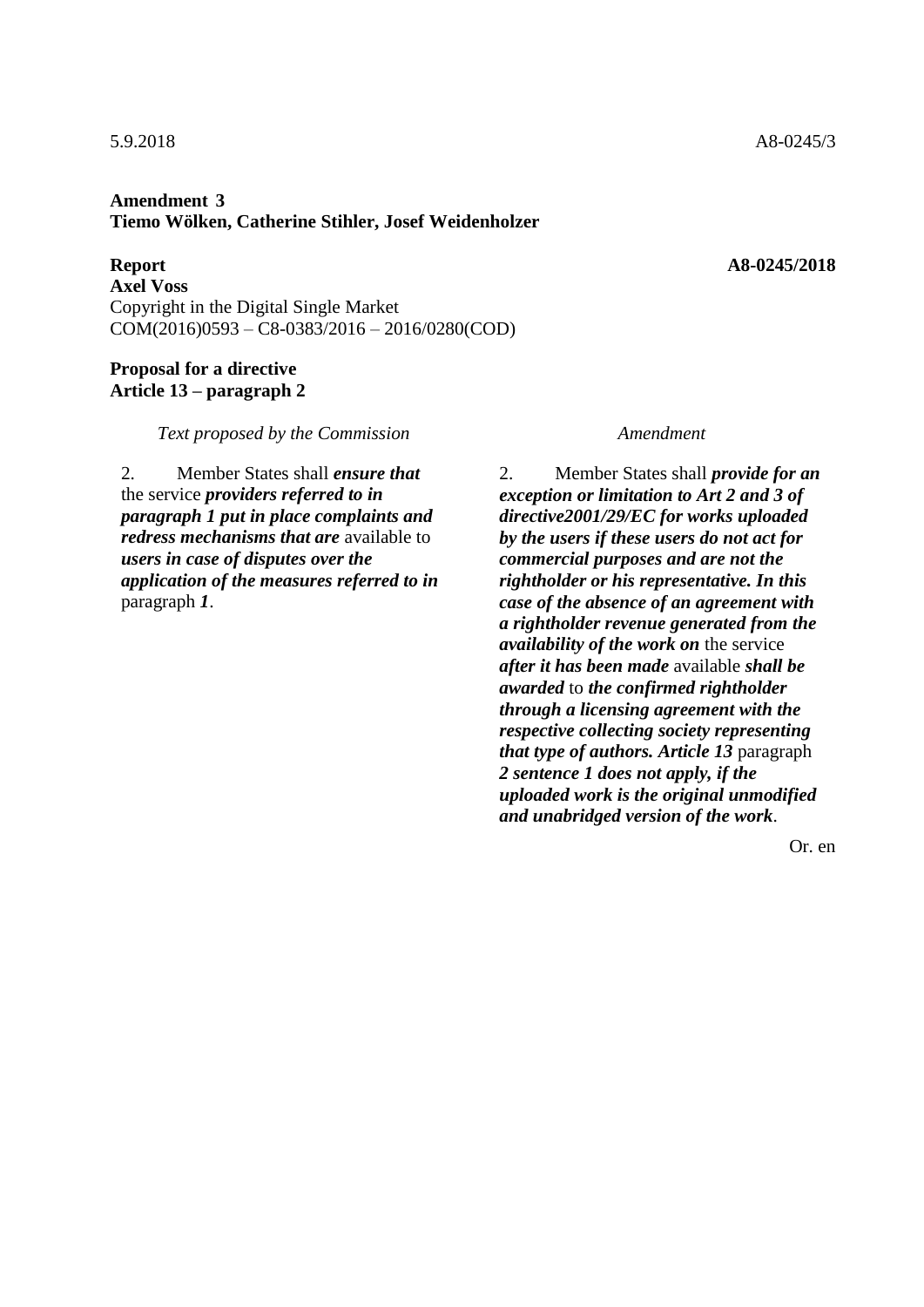### **Amendment 4 Tiemo Wölken, Catherine Stihler, Josef Weidenholzer**

**Report A8-0245/2018 Axel Voss** Copyright in the Digital Single Market COM(2016)0593 – C8-0383/2016 – 2016/0280(COD)

### **Proposal for a directive Article 13 – paragraph 3**

*Text proposed by the Commission Amendment*

3. Member States shall *facilitate, where appropriate, the cooperation between the information society* service providers *and* rightholders *through stakeholder dialogues to define best practices, such as appropriate and proportionate content recognition technologies, taking into account, among others, the nature of the services, the availability of the technologies and* their *effectiveness in light of technological developments*.

3. *To ensure that the measures provided for in paragraph 1 are effective and proportionate and without prejudice to exceptions and limitations to copyright and to freedom of expression, complaints and redress mechanisms shall be put in place. These mechanism shall ensure that:*

*(a) rightholders are able to automatically report exact and complete matches of uses of protected works for monetisation or removal to the serviceproviders using web-based automated communication (application programming interfaces).*

*(b) rightholders furthermore have the right to request an expeditious de-listing from search results of uploads that are exact and complete matches of protected works available in wholesale, even during the removal dispute period.*

*(c) In case the rightholder requests the removal of copyrighted content, the uploader should have a fixed period of time, but no less than 48 hours, to respond to the request. During that period the content remains available online, notwithstanding potential delisting following lit. b above. The uploader must receive an explanation of the request and a list of possible defences that puts them*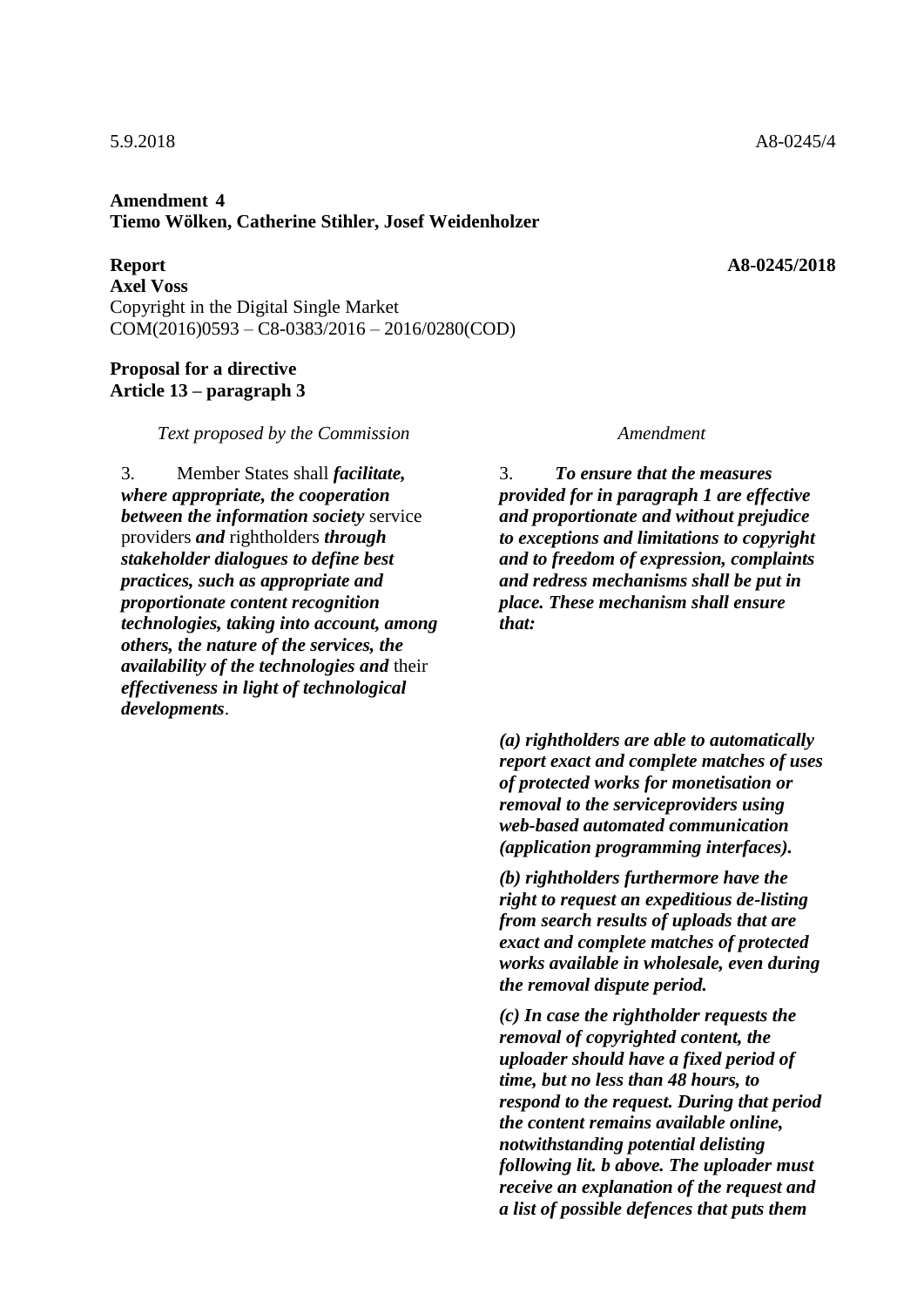*into a position where they can easily challenge there quest if appropriate.*

*(d)* Member States shall *provide a mechanism to resolve disputes, e.g. by appointing an independent third party, that allows uploaders and rightholders to challenge the decision by the service provider.*

*(e) The* service providers *or the independent third party appointed by the Member State shall exclude from the reporting mechanisms described in paragraph (a), for a limited period of time, individual* rightholders *or* their *representatives who submit requests obviously abusively or in a high number of unsuccessful cases*.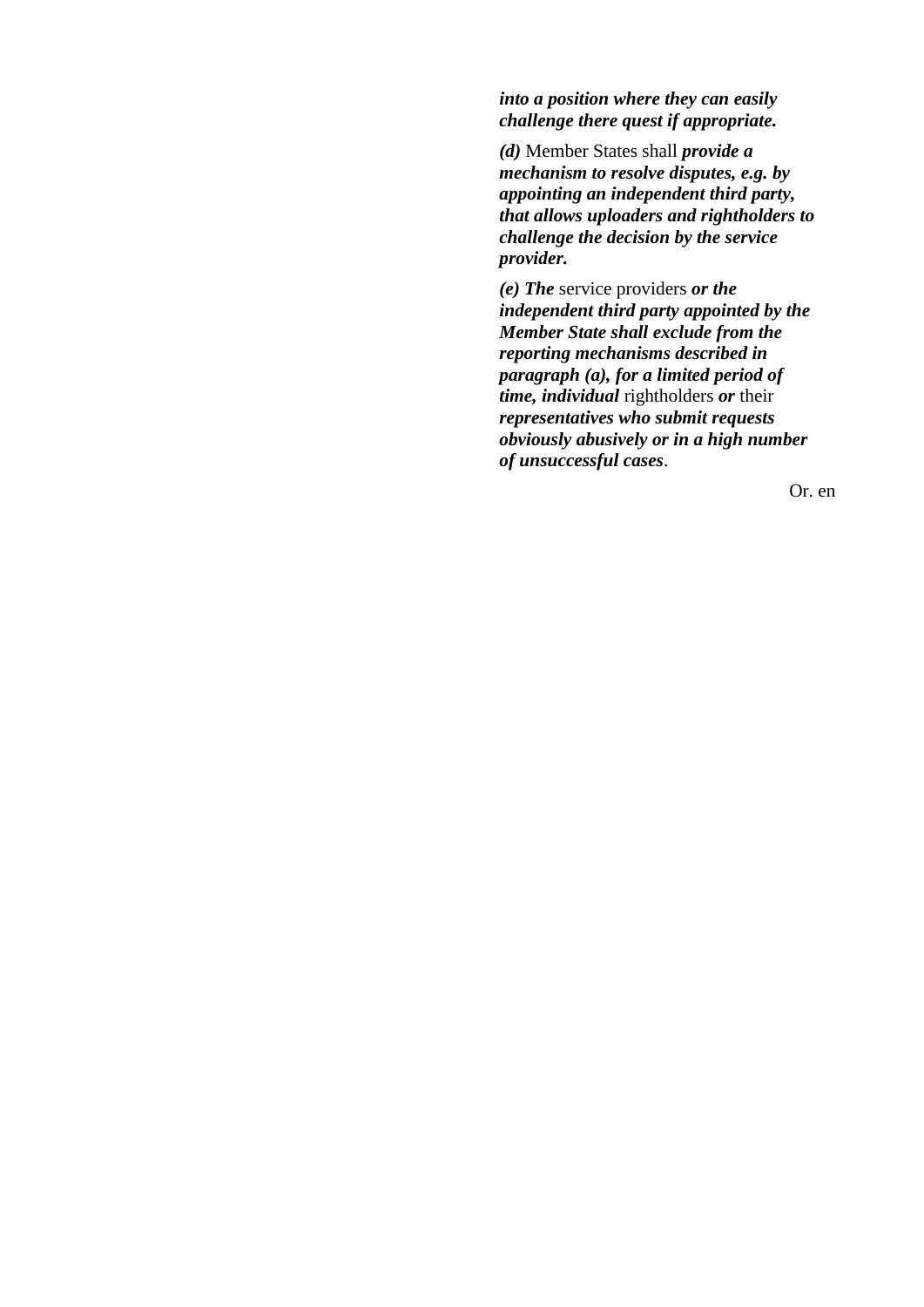# **Amendment 5 Tiemo Wölken, Catherine Stihler, Josef Weidenholzer**

**Report A8-0245/2018 Axel Voss** Copyright in the Digital Single Market COM(2016)0593 – C8-0383/2016 – 2016/0280(COD)

# **Proposal for a directive Article 13 – paragraph 3 a (new)**

*Text proposed by the Commission Amendment*

*3 a. Member States shall facilitate, where appropriate, the operation between the information society service providers, rightholders and users' representatives through stakeholder dialogues to define best practices.*